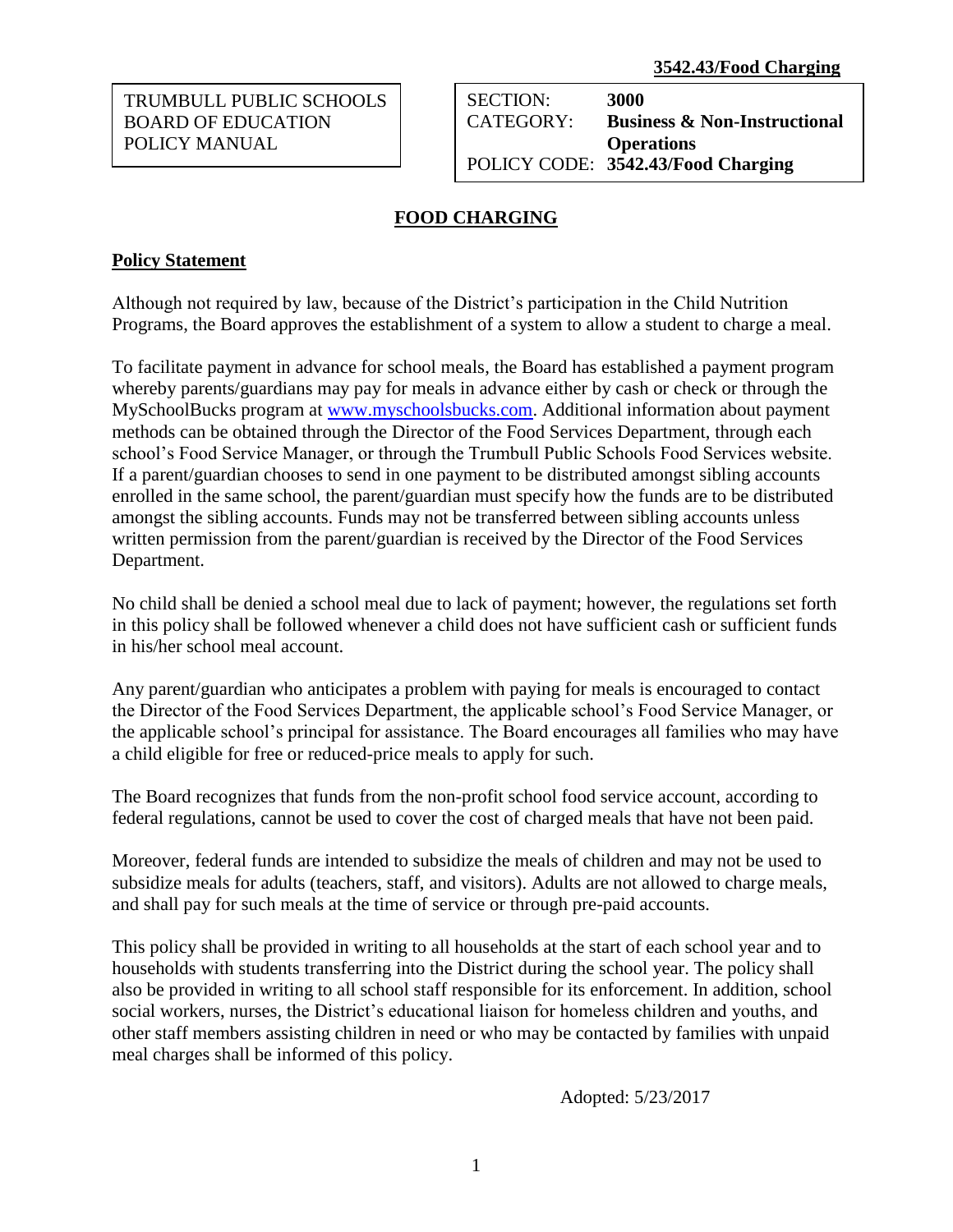**References** 

- United States Department of Agriculture SP 46-2016, 47-2016, 57-2016, 58-2016
- Connecticut General Statutes §§ 10-215, 10-215a, 10-215b
- Trumbull Board of Education Policy Code 3542.31: Free and Reduced-Price Meals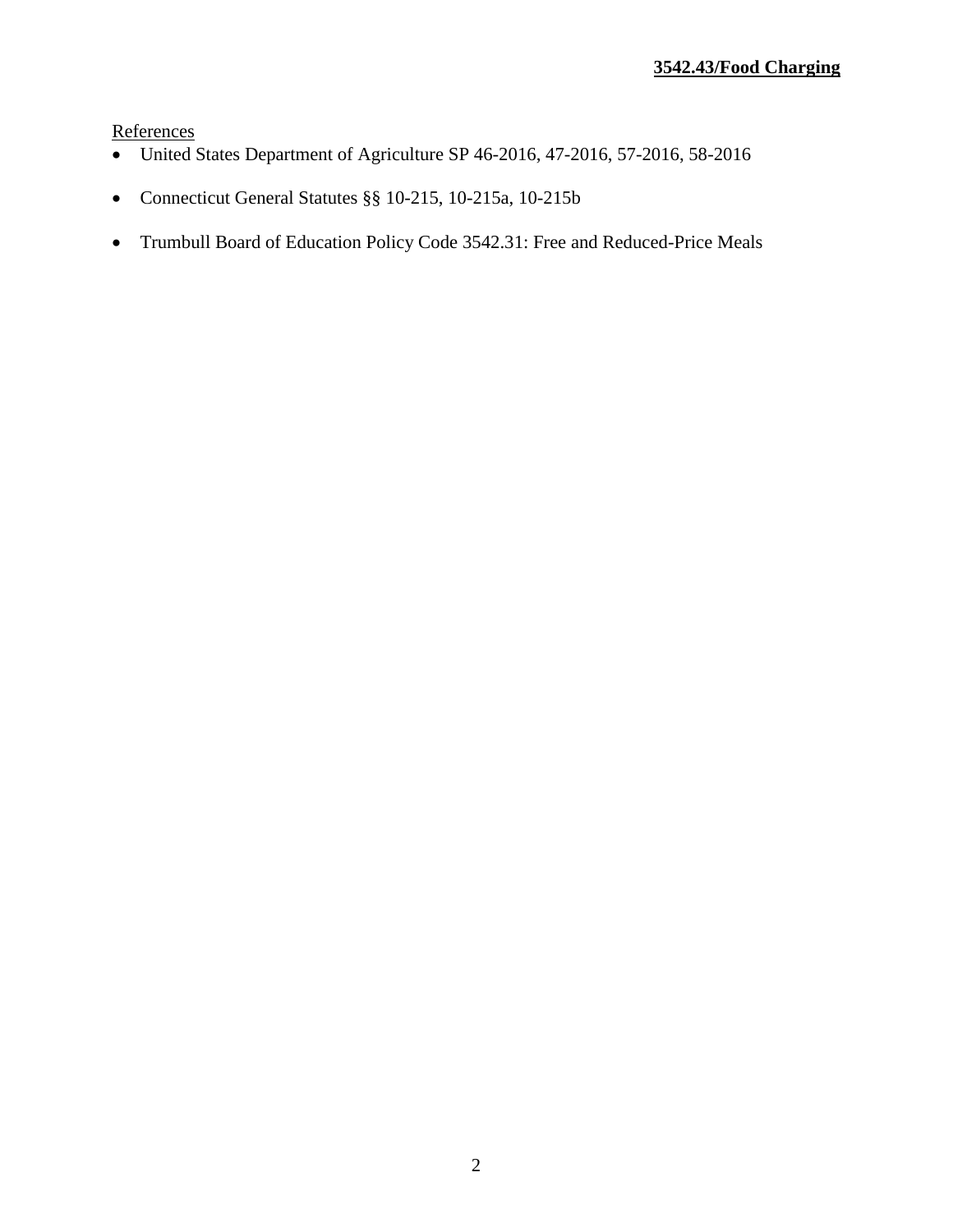## **Regulations**

- 1. If a student's meal account falls below the value of two reimbursable meals at the student's school, the school's Food Service Manager shall e-mail the student's parent/guardian and/or send home a reminder letter with the student, reminding the parent/guardian to deposit funds into the student's meal account.
- 2. If a student's meal account balance becomes negative, the school's Food Service Manager shall within 5 school days contact the parent/guardian by telephone, e-mail, or reminder letter given to the student, reminding the parent/guardian to deposit funds into the student's meal account.
- 3. If a student's meal account balance becomes negative, the student will be allowed up to two (2) reimbursable meal charges. No charging of snack items, a-la-carte items, ice cream, or anything else outside of the typical reimbursable meal profile will be allowed.
- 4. If a student reaches the charging limit (the value of two reimbursable meals at the student's school), the student, for any such meals following, will be served an alternate meal consisting of unflavored milk, a piece of fruit or a vegetable, and the choice of a SunButter and jelly sandwich, a cheese sandwich, or a chef salad (unless there is a medically documented allergy or dietary restriction requiring modification). Such alternate meals shall be charged to the student's account. At this point, a letter will be sent within 5 school days to the parent/guardian from the Food Service Manager; the letter will include information for the parent/guardian about the National School Lunch Program's eligibility criteria for free and reduced-price meals. The letter will also include that, until the student's meal account arrearage is eliminated, the student will be allowed only an alternate meal consisting of unflavored milk, a piece of fruit or a vegetable, and the choice of a SunButter and jelly sandwich, a cheese sandwich, or a chef salad (unless there is a medically documented allergy or dietary restriction requiring modification).
- 5. If a student's meal account has reached the charging limit (the value of two reimbursable meals at the student's school) and has remained in that status for over a week, the school's Food Service Manager or the school's principal shall contact the parent/guardian every other week, until the student's meal account arrearage is eliminated, by telephone, e-mail, or letter, reminding the parent/guardian to deposit funds into the student's meal account and reminding the parent/guardian of the National School Lunch Program's eligibility criteria for free and reduced-price meals. If necessary, the school principal shall also schedule a meeting with the parent/guardian to discuss the arrearage.
- 6. If a student's meal account has reached the charging limit (the value of two reimbursable meals at the student's school) and has remained in that status for over a month, the Director of the Food Services Department shall contact the parent/guardian, by telephone, e-mail, or letter, reminding the parent/guardian to deposit funds into the student's meal account and reminding the parent/guardian of the National School Lunch Program's eligibility criteria for free and reduced-price meals.
- 7. If a student's meal account reaches a balance of -\$20.00, the District's Business Administrator shall contact the parent/guardian, by telephone, e-mail, or letter, reminding the